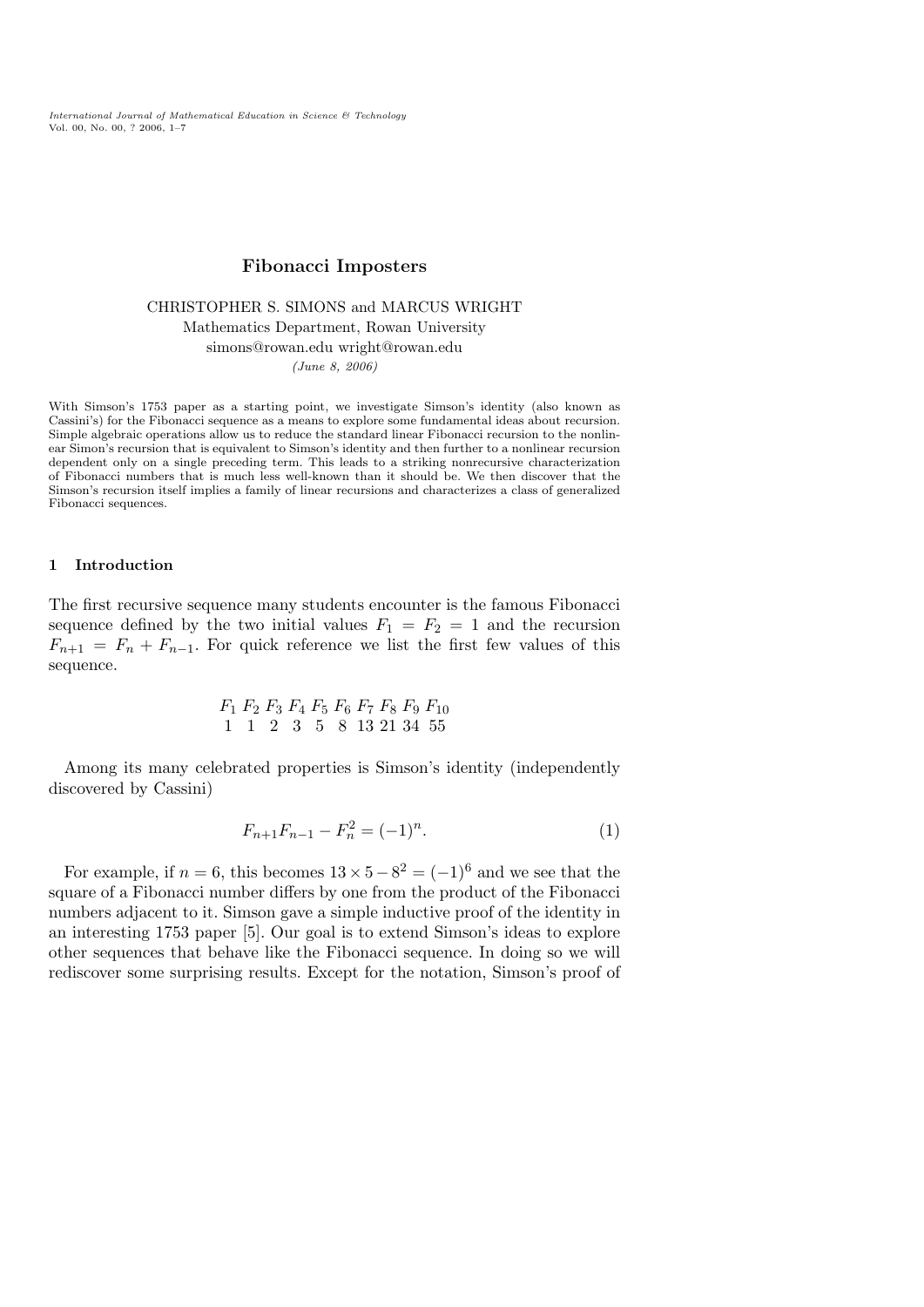### 2 Fibonacci Imposters

the identity is essentially the same as those taught today in discrete math, number theory, and history of math courses.

*Proof* The base case  $n = 2$  holds as  $2 \times 1 - 1^2 = (-1)^2$ . So we assume the identity holds for a given  $n$  and we proceed to prove that

$$
F_{n+2}F_n - F_{n+1}^2 = (-1)^{n+1}.
$$

The left hand side is equivalent to

$$
(F_{n+1} + F_n)F_n - F_{n+1}^2 = F_{n+1}F_n + F_n^2 - F_{n+1}^2
$$
  
=  $F_n^2 + F_{n+1}(F_n - F_{n+1})$   
=  $F_n^2 - F_{n+1}F_{n-1}$   
=  $-(-1)^n$   
=  $(-1)^{n+1}$ .

After proving the identity, Simson proposes using it to reduce the number of preceding terms used in the recursion for the Fibonacci sequence. Starting with Simson's identity and solving for  $F_{n+1}$  we get Simson's recursion

$$
F_{n+1} = \frac{F_n^2 + (-1)^n}{F_{n-1}}.\tag{2}
$$

 $\Box$ 

Using this recursion along with the standard Fibonacci recursion we find that

$$
\frac{F_{n+1}^2 + (-1)^{n+1}}{F_n} = F_{n+2} = F_{n+1} + F_n.
$$

So that

$$
F_{n+1}^2 + (-1)^{n+1} = F_n F_{n+1} + F_n^2.
$$

This is equivalent to

$$
F_{n+1}^{2} - F_{n}F_{n+1} + (-F_{n}^{2} + (-1)^{n+1}) = 0.
$$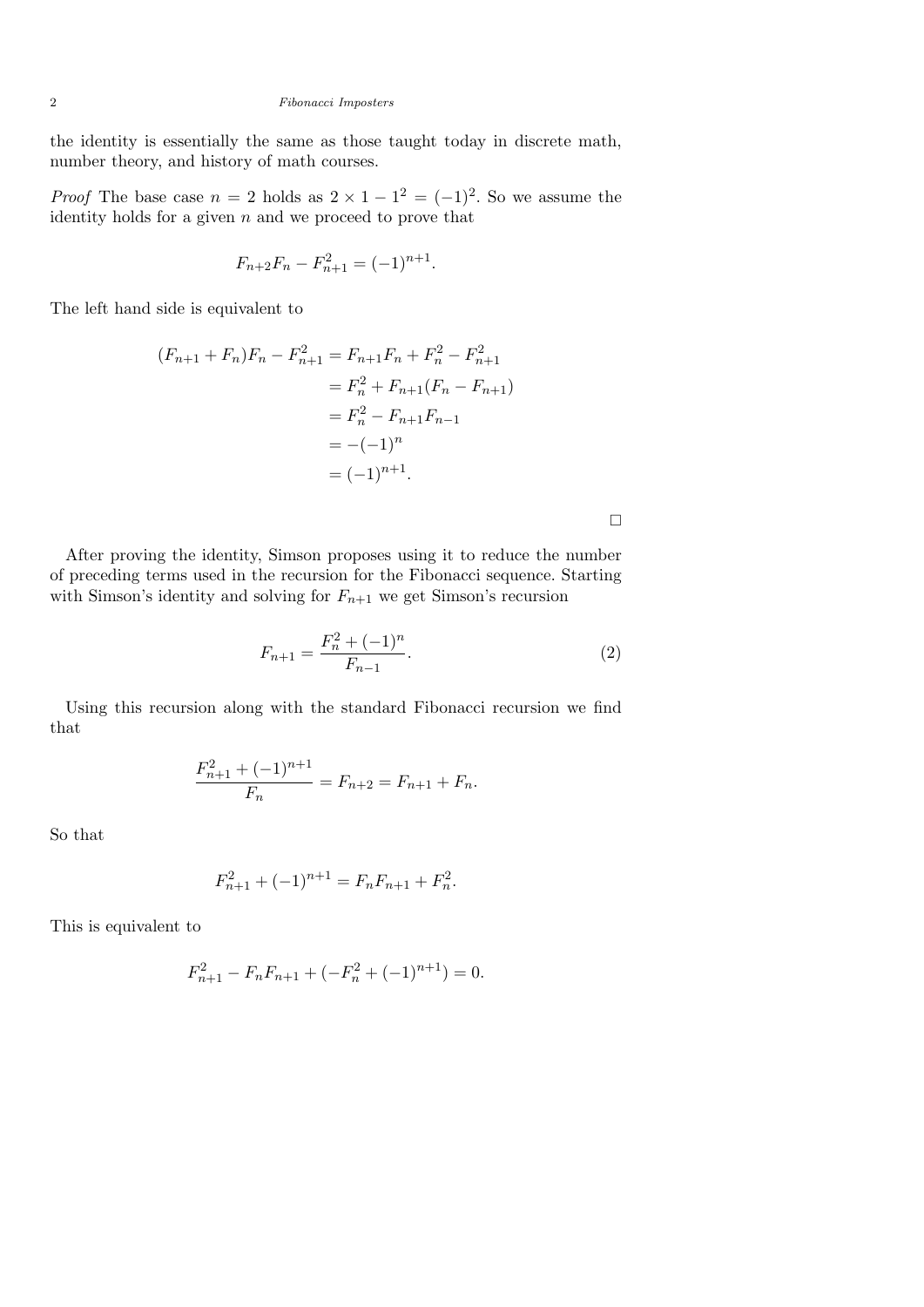Solving for the positive root  $F_{n+1}$  using the quadratic formula,

$$
F_{n+1} = \frac{F_n + \sqrt{F_n^2 - 4(-F_n^2 + (-1)^{n+1})}}{2} = \frac{F_n + \sqrt{5F_n^2 \pm 4}}{2},\tag{3}
$$

where the  $\pm$  is the sign of  $(-1)^n$ .

Equation (3) tells us (and told Simson) two important things. The first is that we now only need one initial value to start the Fibonacci sequence, since if we know that  $F_1 = 1$  then it follows that  $F_2 = \frac{1+\sqrt{5\times1-4}}{2} = 1$  and the recursion begins. The second is that since we are dealing with an integer sequence,  $\sqrt{5F_n^2 \pm 4}$  must be an integer. Therefore if a is a Fibonacci number then  $5a^2 \pm 4$  must be a square (of an integer) for at least one choice of the ±. A computer search using Mathematica [4] for numbers with this property leads to a natural conjecture.

CONJECTURE 1.1 Let  $a$  be a positive integer. Then  $a$  is a Fibonacci number if and only if at least one of  $5a^2 - 4$  or  $5a^2 + 4$  is a square.

For now we define a Fibonacci imposter to be a positive integer  $a$  such that one of  $5a^2 - 4$  or  $5a^2 + 4$  is a square but such that a is not a Fibonacci number. Therefore the conjecture holds exactly if there are no Fibonacci imposters.

#### 2 No Fibonacci Imposters?

It turns out that Conjecture 1.1 is true [2], and its proof is instructive. We prove it by combining the following two lemmas concerning the hyperbolas

$$
y^2 - xy - x^2 = \pm 1.
$$
 (4)

LEMMA 2.1 Let x be a positive integer.  $5x^2 \pm 4$  is a square if and only if there is a positive integer y such that  $y^2 - xy - x^2 = \pm 1$ .

LEMMA 2.2 The positive integer solutions to  $y^2 - xy - x^2 = \pm 1$  are Fibonacci pairs  $(x, y) = (F_n, F_{n+1}).$ 

Lemma 2.2 is described in [6], and given as an exercise in [7](Chapter 3, Section 1, Exercise 32). We now prove the lemmas.

*Proof* [Lemma 2.1] If x and y are positive integers satisfying Equation (4) then by the quadratic formula (for positive root  $y$ )

$$
y = \frac{x + \sqrt{x^2 + 4(x^2 \pm 1)}}{2} = \frac{x + \sqrt{5x^2 \pm 4}}{2}.
$$
 (5)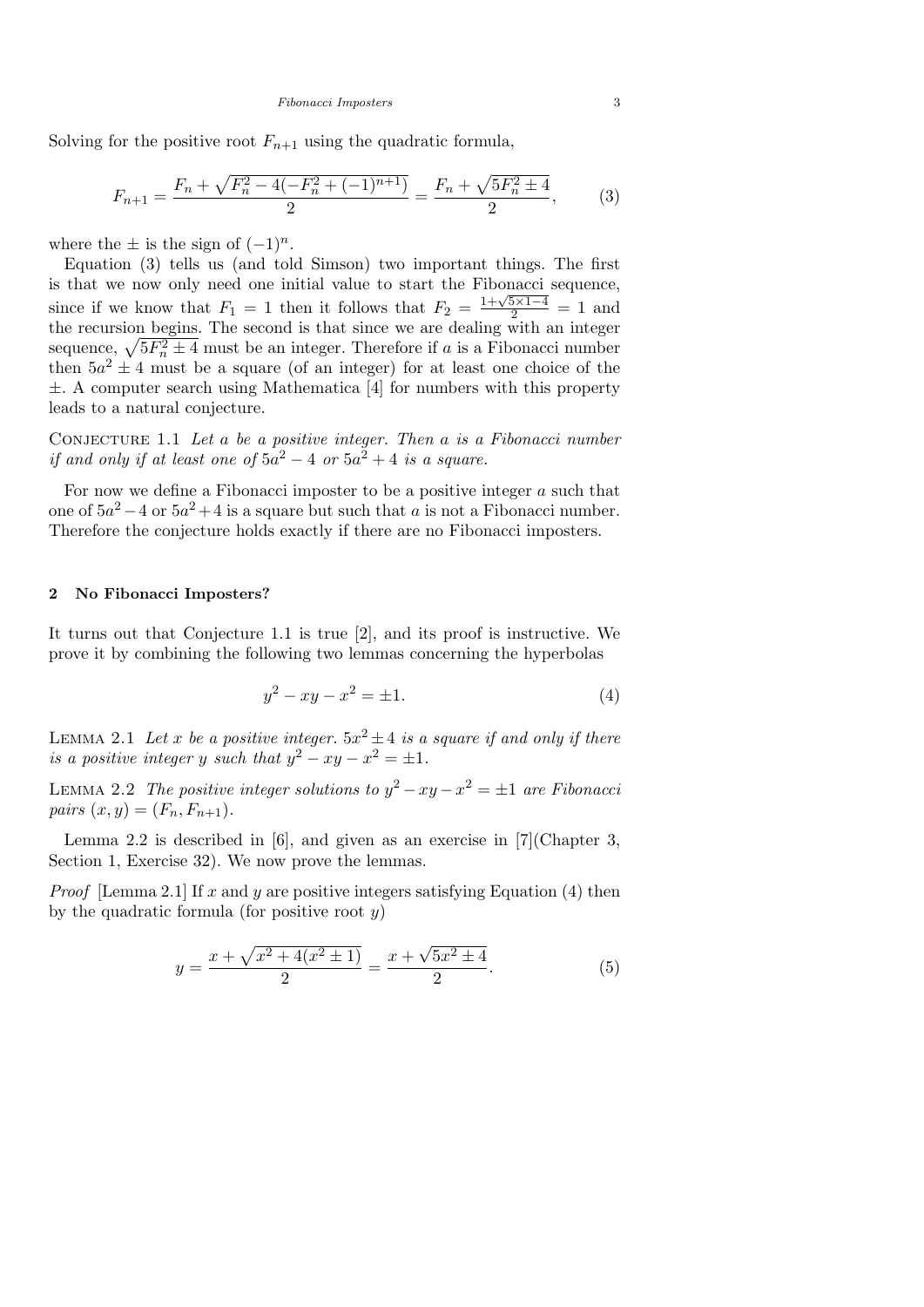#### 4 Fibonacci Imposters

So  $5x^4 \pm 4$  is a square. Furthermore if  $5x^4 \pm 4$  is a square, then we can choose y to be  $\frac{x+\sqrt{5x^2\pm 4}}{2}$  $\frac{5x^2 \pm 4}{2}$  in order to satisfy Equation (4).

## Proof [Lemma 2.2]

Let  $(x, y) = (a, b)$  be a positive integer solution to Equation (4). The use of the quadratic formula in Equation (5) shows us that  $b \ge a$ . If  $b = a$  then we have  $-a^2 = \pm 1$ , so that  $b = a = 1$ , which is the initial Fibonacci pair. So we now assume that  $b > a \ge 1$ . Setting  $(x, y) = (b - a, a)$  gives a smaller positive integer solution to Equation (4) since  $a^2 - a(b-a) - (b-a)^2 = a^2 + ab - b^2 = a$  $-(b^2 - ab + a^2) = \pm 1$ . So long as  $x \neq y$ , this procedure can be repeated to get successively smaller integer solutions. However since we are dealing with positive integers, this repetition must terminate with a solution where  $y = x$ , and we have already seen this can only be the initial Fibonacci pair. Since this reduction implements the standard Fibonacci recursion, we find that all positive integer solutions to Equation (4) must be Fibonacci pairs.

We therefore restate Conjecture 1.1 as a theorem.

THEOREM 2.3 Let a be a positive integer. Then a is a Fibonacci number if and only if at least one of  $5a^2 - 4$  or  $5a^2 + 4$  is a square.

Having proven this theorem, we find that under our current definition there are no Fibonacci imposters. In order to make our search nontrivial, we must replace our definition of Fibonacci imposters with one that still satisfies Simson's recursion while yielding more than just the Fibonacci sequence.

### 3 Fibonacci Imposter Sequences

We now consider the family of all positive integer sequences defined by two initial values  $\mathcal{F}_1$ ,  $\mathcal{F}_2$ , that satisfy Simson's recursion

$$
\mathcal{F}_{n+1} = \frac{\mathcal{F}_n^2 + (-1)^n}{\mathcal{F}_{n-1}}.
$$
\n(6)

 $\Box$ 

Clearly the Fibonacci sequence belongs to this family, as do all of its tail sequences obtained by deleting the first  $2k$  terms of the Fibonacci sequence. We now define a Fibonacci imposter sequence to be any other member of this family.

Since any such Fibonacci imposter sequence consists only of positive integers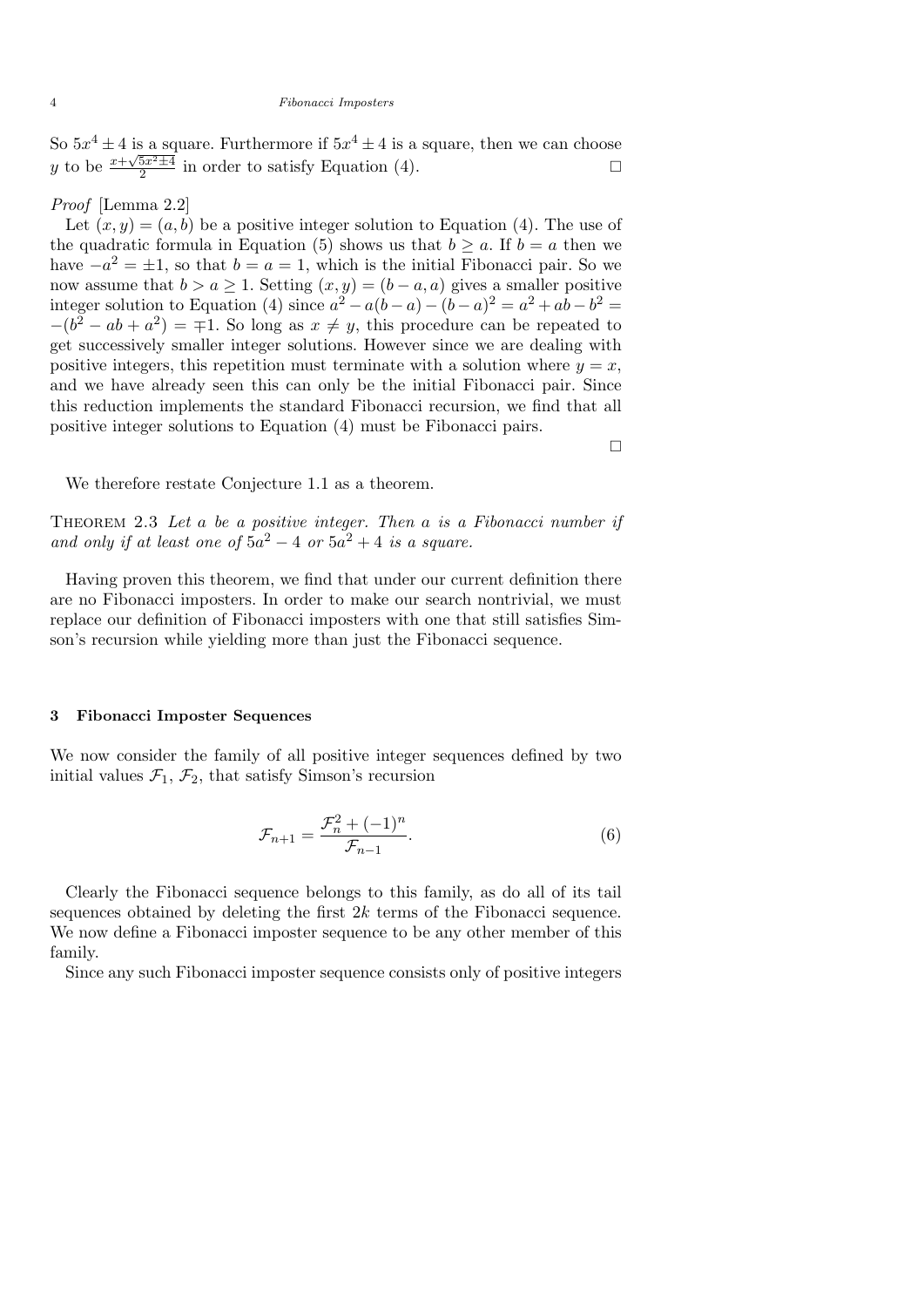a necessary, but not sufficient, condition for such a sequence is for

$$
\mathcal{F}_3 = \frac{\mathcal{F}_2^2 + 1}{\mathcal{F}_1}
$$

to be a positive integer. The easiest way to ensure this is to set  $\mathcal{F}_1 = 1$ .

If  $\mathcal{F}_2 = 1$  as well, we get the Fibonacci sequence.

If  $\mathcal{F}_2 = 2$ , we a get a sequence starting with

## 1 2 5 12 29 70 169 408 985 2378.

In fact this is known as the Pell sequence, and it also appears to satisfy the much simpler linear recursion  $\mathcal{F}_{n+1} = 2\mathcal{F}_n + \mathcal{F}_{n-1}$ .

If instead  $\mathcal{F}_2 = 3$ , we get a sequence starting with

## 1 3 10 33 109 360 1189 3927 12970 42837.

This sequence also appears to satisfy a simple linear recursion  $\mathcal{F}_{n+1} = 3\mathcal{F}_n +$  $\mathcal{F}_{n-1}$ .

In general if  $\mathcal{F}_1 = 1$  and  $\mathcal{F}_2 = a$  then Simson's recursion (Equation (6)) implies that the much simpler linear recursion

$$
\mathcal{F}_{n+1} = a\mathcal{F}_n + \mathcal{F}_{n-1} \tag{7}
$$

holds. Before we prove this claim, we note that something remarkable is occurring. Not only have we found some Fibonacci imposter sequences, but we see that the very nonlinear Simson's recursion (Equation (6)) behaves in a surprisingly linear way.

Proof We prove Equation (7) by a simple induction. It holds in the base case  $n=2$  since  $\mathcal{F}_3 = \frac{\mathcal{F}_2^2+1}{\mathcal{F}_1}$  $\frac{\sigma_2^2+1}{\mathcal{F}_1} = a^2 + 1 = aa + 1 = a\mathcal{F}_2 + \mathcal{F}_1$ . So we assume that Equation  $(7)$  holds for a given n and proceed to that find

$$
\mathcal{F}_{n+2} = \frac{\mathcal{F}_{n+1}^2 + (-1)^{n+1}}{\mathcal{F}_n} \n= \frac{(a\mathcal{F}_n + \mathcal{F}_{n-1})\mathcal{F}_{n+1} - (-1)^n}{\mathcal{F}_n} \n= \frac{a\mathcal{F}_n\mathcal{F}_{n+1} + \mathcal{F}_{n-1}\mathcal{F}_{n+1} - (-1)^n}{\mathcal{F}_n} \n= \frac{a\mathcal{F}_n\mathcal{F}_{n+1} + \mathcal{F}_n^2}{\mathcal{F}_n}
$$
\n(8)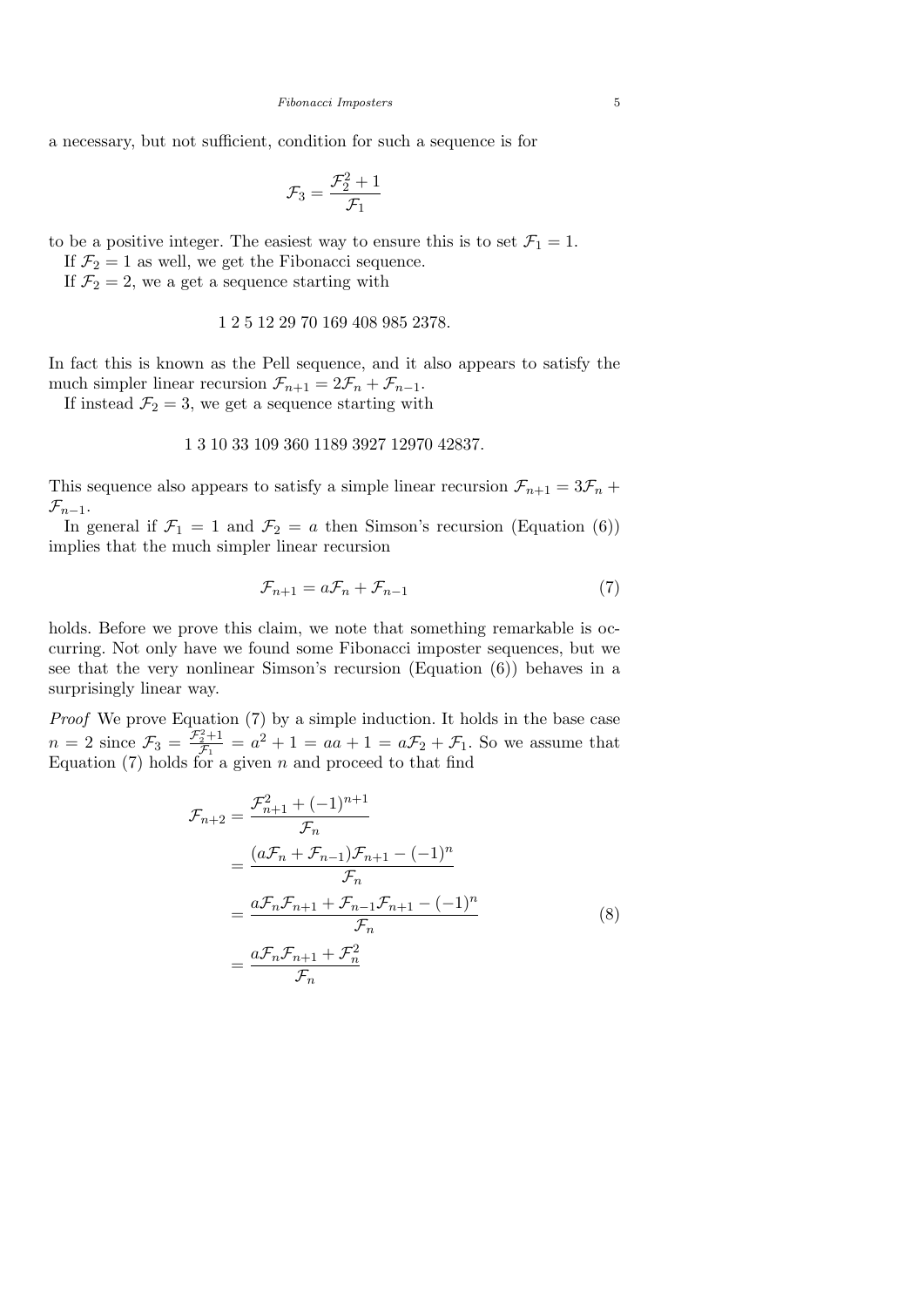6 Fibonacci Imposters

$$
= a\mathcal{F}_{n+1} + \mathcal{F}_n
$$

as desired.  $\square$ 

We conclude by asking if we have now found all Fibonacci imposter sequences. A quick machine investigation using Mathematica [4] yields no small counterexamples so we make the following conjecture.

Conjecture 3.1 The infinite positive integer sequences satisfying the Simson's recursion (Equation  $(6)$ ) are precisely those linear recursive sequences defined by  $\mathcal{F}_1 = 1, \mathcal{F}_2 = a, \mathcal{F}_{n+1} = a\mathcal{F}_n + \mathcal{F}_{n-1}$  or their tails obtained by obtained by deleting the first 2k terms.

We have in fact almost proven this conjecture already.

*Proof* Since we want Equation (7), if we set  $n = 2$  and solve for a we must have

$$
a = \frac{\mathcal{F}_3 - \mathcal{F}_1}{\mathcal{F}_2} = \frac{(\mathcal{F}_2^2 + 1)/\mathcal{F}_1 - \mathcal{F}_1}{\mathcal{F}_2} = \frac{\mathcal{F}_1^2 + \mathcal{F}_2^2 - 1}{\mathcal{F}_1 \mathcal{F}_2}
$$
(9)

This guarantees that the base case of inductive proof for Equation (7) holds. The inductive step follows exactly as in Equation (8). We must now prove two things.

We must first verify that  $a = \frac{p}{q}$  $\frac{p}{q}$ , with p and q relatively prime, is a positive integer. It is positive by its definition in Equation (9). Since

$$
\mathcal{F}_{n+1} = \frac{p}{q}\mathcal{F}_n + \mathcal{F}_{n-1}
$$

and all the terms are integers, we find that  $q | \mathcal{F}_n$  for all  $n \geq 2$ . (In fact if we repeat this process inductively we even find that  $q^n | \mathcal{F}_{n+1}$  for all  $n \geq$ 0). However Simson's recursion (Equation (6)) implies that the the greatest common divisor of  $\mathcal{F}_n$  and  $\mathcal{F}_{n+1}$  is 1. Therefore  $q = 1$  and a is a positive integer.

Finally we must verify that  $\mathcal{F}_1 = 1$  or that if the sequence is extended backwards using the linear recursion (Equation (7)) the first positive term is 1. So assume the sequence has been extended backwards and that  $\mathcal{F}_{k+1}$  is the first positive term (note that  $k \leq 0$ ). We then find that  $\mathcal{F}_k = \mathcal{F}_{k+2} - a\mathcal{F}_{k+1} \leq 0$ and that  $\mathcal{F}_{k+2}\mathcal{F}_k - \mathcal{F}_{k+1}^2 = (-1)^{k+1}$  because Simson's identity continues to hold for this extension as can be verified by modifying the proof of Simson's identity. However since the integers  $\mathcal{F}_{k+1}, \mathcal{F}_{k+2} > 0$  and  $\mathcal{F}_k \leq 0$ , we find that k is even and  $\mathcal{F}_{k+1} = 1$  (while  $\mathcal{F}_k = 0$  and so by the linear recursion  $\mathcal{F}_{k+2} = a$ ).  $\Box$